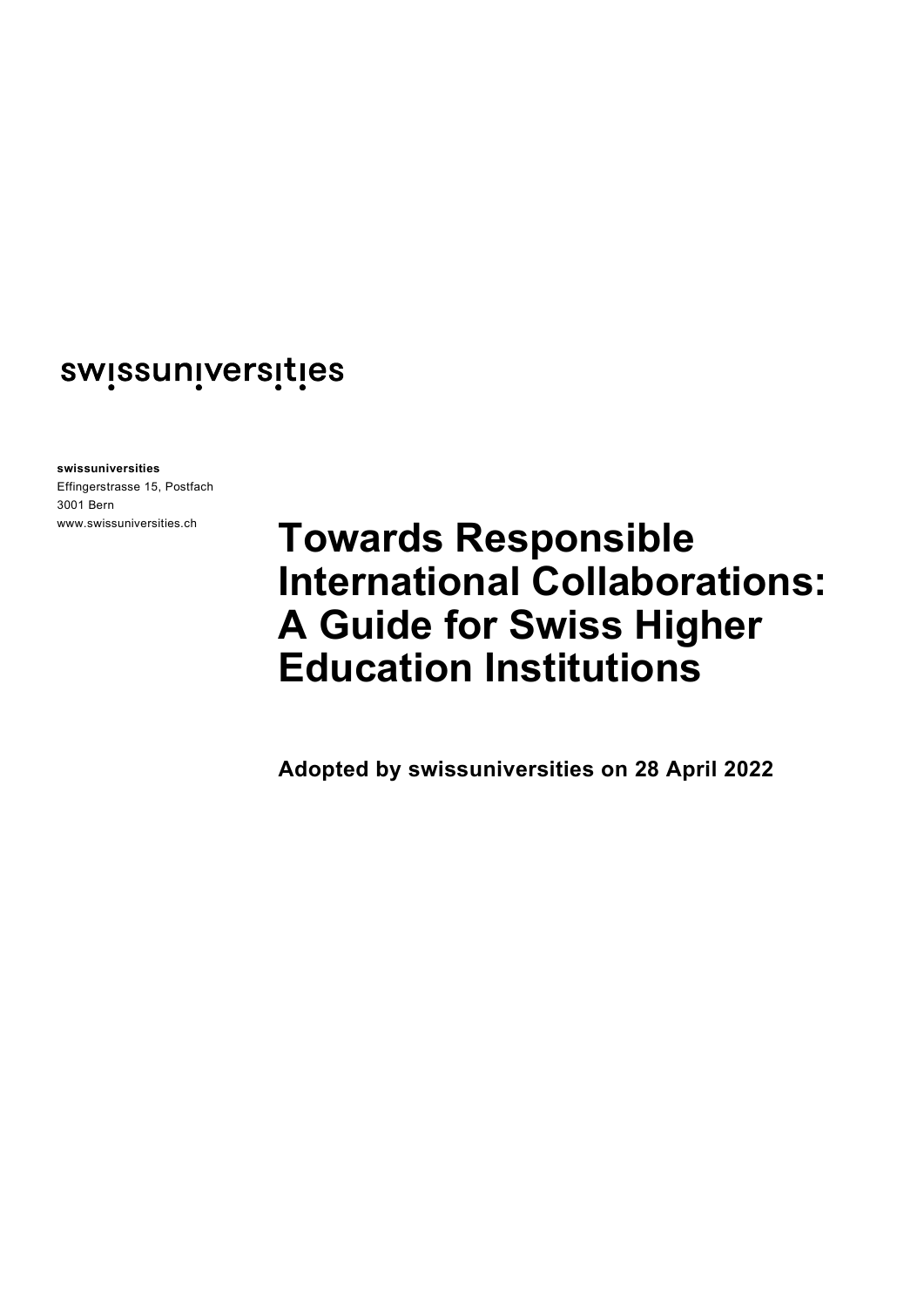# **Contents**

|                   | <b>Foreword from the President</b>                         | 3  |
|-------------------|------------------------------------------------------------|----|
|                   | About this guide<br>1.                                     | 3  |
| swissuniversities | Switzerland in the global higher education landscape<br>2. | 4  |
|                   | <b>Four main dimensions</b><br>3.                          | 5  |
|                   | 3.1 Purpose and form of collaboration                      | 6  |
|                   | 3.2 Academic freedom and institutional autonomy            | 7  |
|                   | 3.3 Ethical and legal aspects                              | 9  |
|                   | 3.4 Knowledge and technology transfer                      | 10 |
|                   | References                                                 | 13 |
|                   | <b>Bibliography</b>                                        | 13 |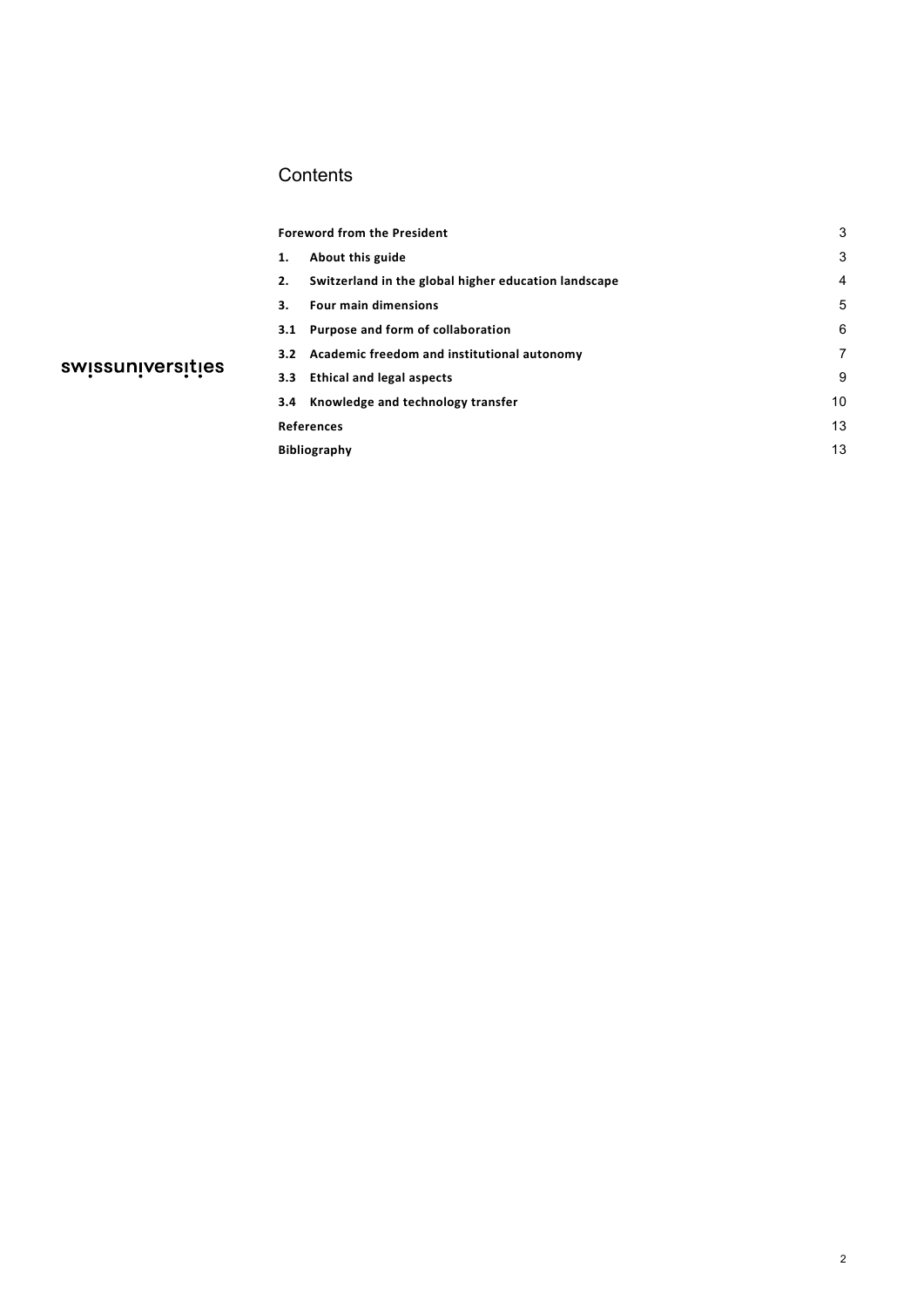#### <span id="page-2-0"></span>**Foreword from the President**

Swiss Higher Education Institutions are highly internationalised. This openness to the world benefits education and research, students, faculty and staff and society at large, but it also brings challenges for the institutions. Defending and promoting academic values is one of the biggest challenges institutions face when engaging in international collaborations-

swissuniversities observes with growing concern the gradual erosion of institutional autonomy and academic freedom in many parts of the world in recent years. Academic freedom is questioned on a regular basis through restrictions of freedom of expression, threats to researchers and teachers, or the erosion of institutional autonomy through state or third-party involvement. In this context swissuniversities has become a member o[f Scholars at Risk](https://www.scholarsatrisk.org/) and signed th[e Vienna Statement](https://u4e.info/viennastatement) o[f Universi](https://u4e.info/)[ties4Enlightenment.](https://u4e.info/) 

## The present guidelines are intended to support Swiss Higher Education Institutions and their communities when engaging in international collaborations. They should help them to clarify important aspects of the collaboration in advance to ensure that it is based on mutual values and shared interests. In this way, swissuniversities hopes to contribute to the defence and promotion of university values wherever possible.

Yves Flückiger, President swissuniversities

#### <span id="page-2-1"></span>**1. About this guide**

#### *Background*

swissuniversities

Higher Education Institutions (HEIs) in Switzerland and around the world are increasingly engaged in international collaboration. While this offers them unique opportunities to broaden their reach, address pressing global issues and offer their students and staff international opportunities, it also calls for greater awareness and responsibility of all stakeholders involved.

Over recent years, HEIs in Switzerland and the Swiss research community at large have gathered a wealth of experience in international collaborations through joint research or education programmes, knowledge transfer with the private sector, the exchange of students, faculty and staff, and other forms of partnerships.

Swiss HEIs and their respective communities are diverse and unique, which translates into specific needs and interests. Nevertheless, they share the need and the responsibility to assess each potential collaboration in the face of values such as academic freedom and institutional autonomy, ethical and legal aspects as well as benefits and limits of knowledge transfer. Resulting from a discussion within swissuniversities, the umbrella organisation of the Swiss HEIs, the present guide draws on existing guidelines and addresses issues of shared concern.

#### *Purpose*

The purpose of this guide is to support Swiss HEIs, their decision makers and their academic communities – faculty members, researchers, students, technical and administrative staff – to:

- 1. assess the benefits, challenges and risks associated with international collaboration,
- 2. use existing resources and learn from successful practices, and
- 3. promote greater consistency across HEIs in Switzerland.

The document is intended as a tool for reflection and discussion. It proposes dimensions and issues to consider when planning, preparing, conducting, evaluating or consolidating collaborative activities with academic or private partners in an international context.

#### *Autonomy and institutional responsibility*

Within their autonomy Swiss HEIs and their respective communities are responsible for their own activities. This guide does not place additional compliance or regulatory burdens on the institutions. The guide is non-exhaustive and offers a complement to the respective policies and regulations of individual institutions.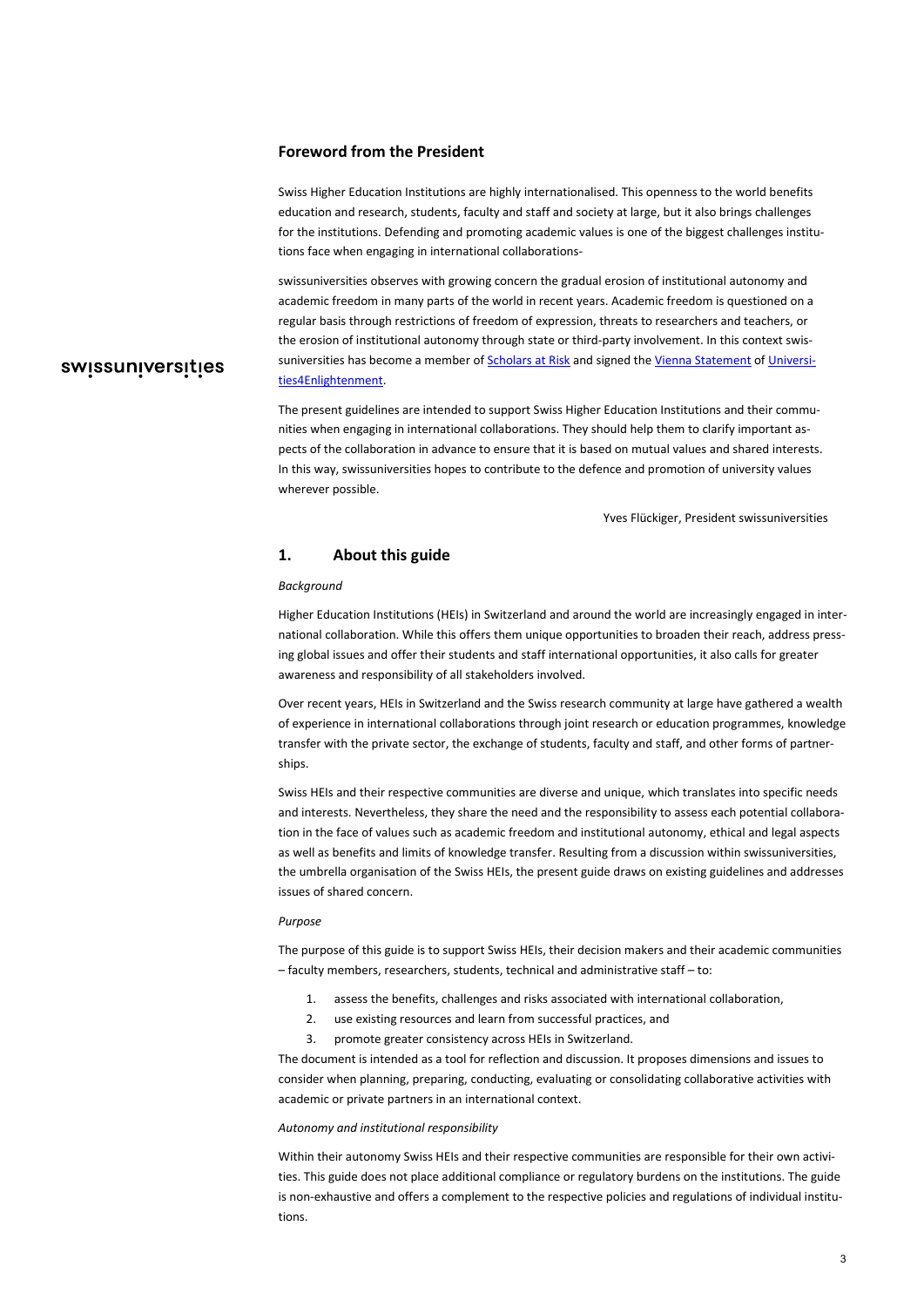#### *A practical guide*

The guide explores four dimensions to be considered in international collaborations. Each chapter is structured with a general description, practical questions, and additional resources available. The questions and resources in each sub-section do not claim to be exhaustive. They are meant as starting points rather than checklists for shaping the type, nature and implications of an international partnership.

#### <span id="page-3-0"></span>**2. Switzerland in the global higher education landscape**

# swissuniversities

Switzerland occupies a leading position globally in education, research and innovation. Its higher education landscape is highly international. It has become even more so in recent years with a constant increase in student mobility, internationalization of university teaching staff, and the interest of researchers in cooperating with European and global partners (see graphics below). This openness is beneficial to both the Swiss academic community and to its international partners.







Fig. 2: Growth in publications with international co-authors in selected all countries as a share of all publications, 2007–2017[2](#page-3-2)

<span id="page-3-1"></span><sup>1</sup> https://www.bfs.admin.ch/bfs/en/home/statistics/education-science/pupils-students/tertiary-higher-education-institutions.html

<span id="page-3-2"></span><sup>&</sup>lt;sup>2</sup> Evaluation of Switzerland's bilateral cooperation programmes in science and technology, IRIS-Group, 2020, p. 69.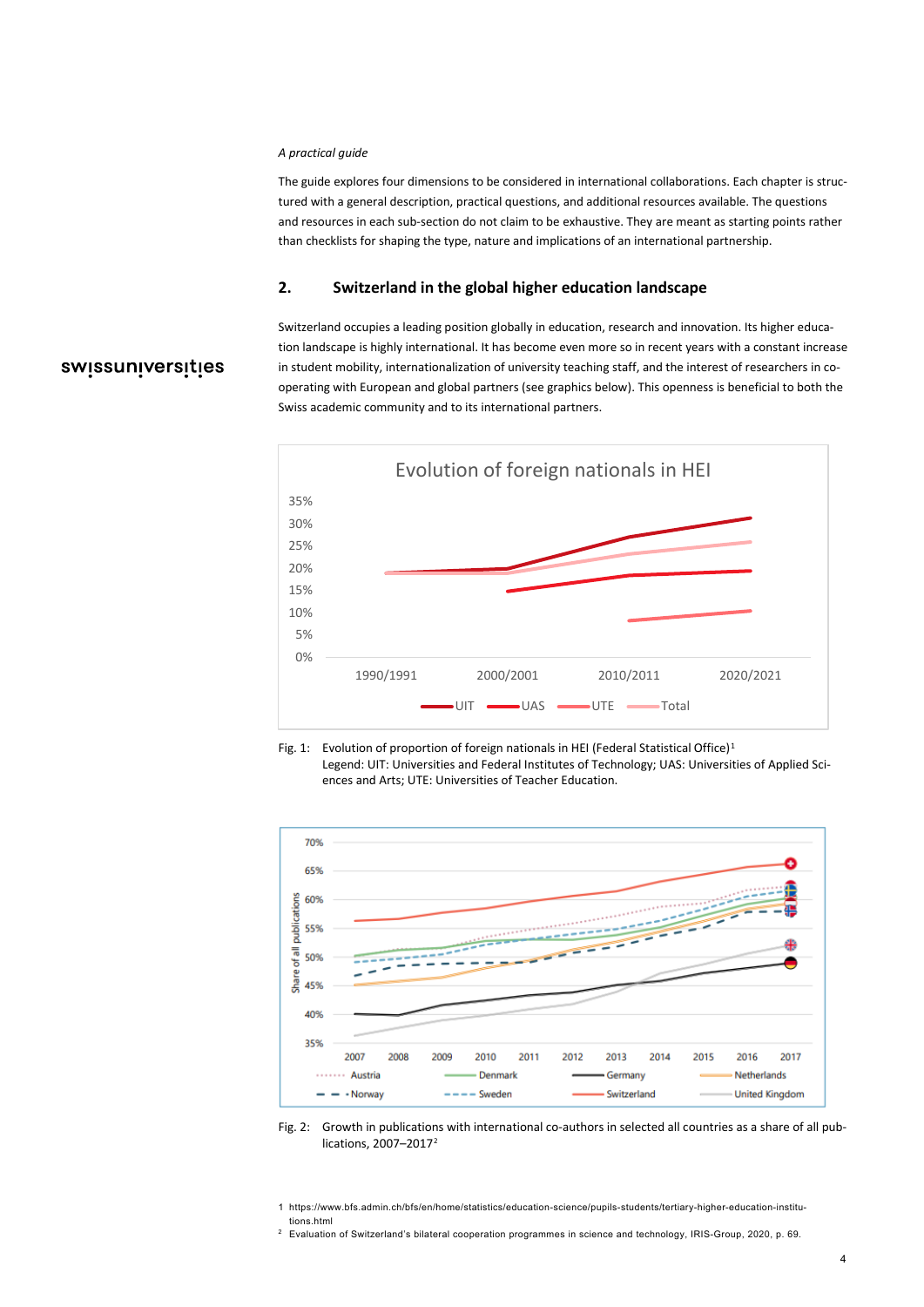It can be noticed that all of the countries experienced an increase from 2007 to 2017, and that Switzerland had the highest share in every year represented (although some countries have also narrowed the gap with Switzerland during the period). Switzerland's share in 2017 was about 66%. Thus two-thirds of all Swiss publications were prepared in collaboration with researchers from at least one foreign country.



# swissuniversities

Fig. 3: Growth in the number of publications co-published with researchers from the seven priority countries of Switzerland's bilateral cooperation programmes [3](#page-4-1)

The figure shows that in all of the priority countries, the number of collaborative publications involving Swiss researchers over the period 2007–2017 increased. Among the priority countries, over recent years, the largest number of collaborative publications has been with China, followed by Japan, Brazil and Russia.

International collaborations provide a fertile ground for finding solutions to the major global challenges: Sharing knowledge, complementarity of expertise, addressing problems from different perspectives and diverse cultures, pooling funding and other resources, access to data, joint use of research infrastructures and creating synergies for the individuals and institutions involved.

International collaboration also entails a series of challenges. Differences in political, legal and academic systems and cultures, diverging values, ethical or personal security risks can lead to challenges for successful international partnerships.

Some of these challenges may not be apparent from the start. They might surface along the way and may threaten the success of the collaboration. Having an informed assessment of the content and the consequence of all activities before, during and after a collaboration is therefore crucial for building mutual trust and shared responsibility, which is the basis for successful collaboration.

### <span id="page-4-0"></span>**3. Four main dimensions**

The guide is structured following four main dimensions of equal relevance when setting up a collaboration: Purpose and form of collaboration, Academic freedom and institutional autonomy, Ethical and legal aspects, and Knowledge and technology transfer. The dimensions have to be considered together, in a holistic approach. Each dimension provides questions as well as resources to bring the reflection and discussion further.

<span id="page-4-1"></span><sup>3</sup> Evaluation of Switzerland's bilateral cooperation programmes in science and technology, IRIS-Group, 2020, p. 68.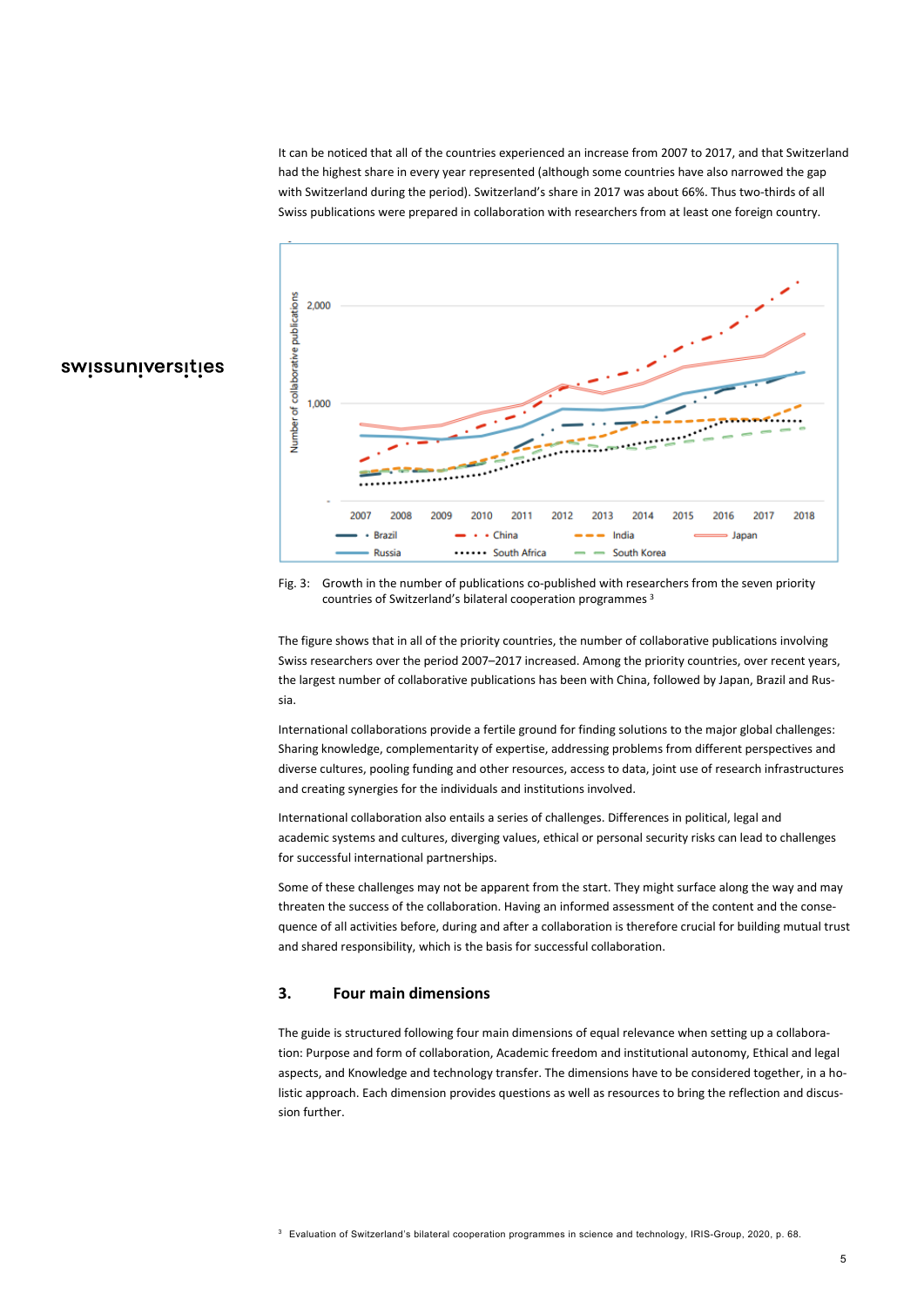#### <span id="page-5-0"></span>**3.1 Purpose and form of collaboration**

#### *Why?*

In addition to the general benefits, there can be direct reasons for a specific collaboration with international partners, such as building on prior relationships or because certain studies can be more easily or exclusively conducted in certain countries due to different environmental or social conditions, or different regulations or legal frameworks.

#### *How?*

# swissuniversities

International activities of HEIs can take a wide range of forms, from collaboration between single individuals, groups of individuals, between researchers and private companies, covering research, education or innovation activities, with partners from the same discipline or as an interdisciplinary partnership. The collaboration can also take the form of the exchange of students, scholars or staff, for short-term activities or longer stays, the delivery of joint educational programmes or degrees, attendance of conferences, or the joint publication of research papers. The principles of this guide also apply to field work abroad by students and researchers.

Collaboration can be set up as a one-off project or as a strategic partnership and can be on a bilateral basis or involve partners located in more than one country.

Regardless of their form, sustainable and resilient international collaborations should be designed in a participative way and make sure that the interests of all parties are adequately represented.

Identifying the benefits and expectations of the collaboration at the planning stage lays the foundation for later success. If the aims are clear and all parties have a shared understanding, and the partnership is balanced in terms of resources and benefits, the collaboration is likely to be more resilient and sustainable. Due diligence according to the institutional practise of all partners involved is essential.

#### *Questions:*

- What is the aim of the collaboration? (why)
- What are the goals pursued by the involved cooperation partners in the collaboration? (why)
- What form will the collaboration take? (how)
- What are the mutually agreed conditions for the collaboration? How is transparency and accountability ensured in the partnership? (how)
- Under which circumstances should the collaboration no longer take place? What are the safeguards to step out of the collaboration? (how)
- Do the persons involved have relevant knowledge of the political, regulatory/legal, social and cultural conditions in the partner country/countries? (who, how)
- What type of support is offered to the persons involved by their institutions to help them understand and navigate the context of the partner country/countries? (who, how)
- Do you/does your research unit/institution, have the necessary IT infrastructure (hardware, software) and processes to support this collaboration? (how)
- Has the collaboration been approved and established at the right levels at the HEIs involved? (how) Is there experience of similar collaborations and how these have been managed? (who, how) Should a formal agreement be signed and, if so, at what level of management? (who, how)
- Do the persons involved understand the potential risks and know about precautions that have been taken or need to be taken? (who) Is there an alternative plan if risks materialize? (how)
- To what extent can students, employees or others involved in the collaboration be exposed to risks of a political nature? (how)

#### **Case study 1**

**A Swiss Higher Education Institution (HEI) is involved in a large international partnership (teaching, research, governance) with a Chinese university. The question arises as to how to engage in this cooperation in a responsible way.**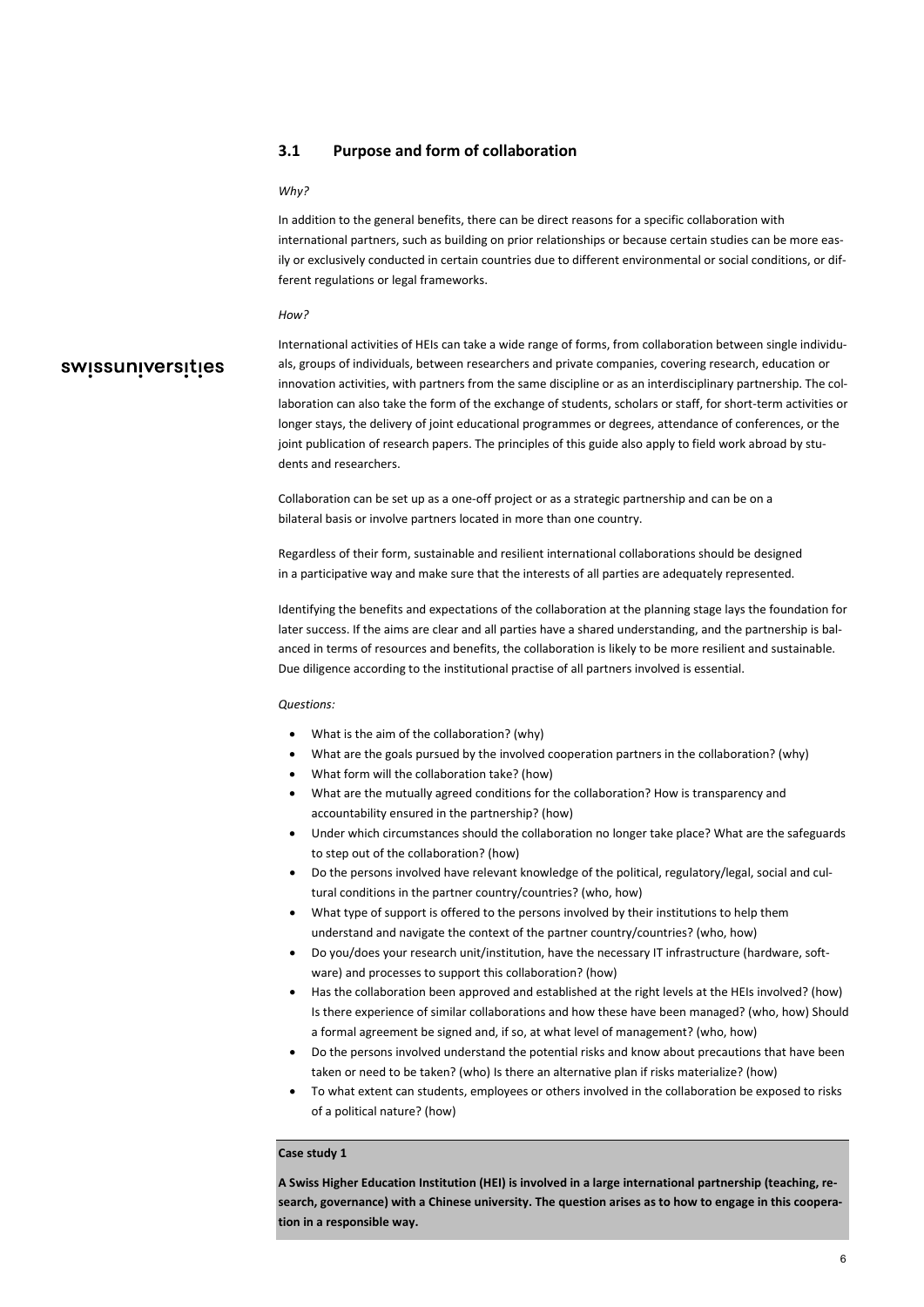The Swiss HEI develops a set of principles and guidelines for international collaboration to govern this partnership. They address academic freedom; institutional autonomy, excellence, openness and diversity in teaching and research; safety of staff and students; open science and intellectual property rights. An Ethics Committee is put in place to deal with potential cases of non-respect of these principles and issue recommendations on how to deal with it.

#### *Resources:*

# swissuniversities

[KFPE's Guide for Transboundary Research Partnerships:](https://kfpe.scnat.ch/en/11_principles_7_questions) The Swiss Academy of Science's Commission for Research Partnerships with Developing Countries (KFPE) has defined 11 principles and 7 key questions for building research partnerships in the most constructive, balanced and results-oriented manner. [Swissnex network](https://swissnex.org/) and Swiss embassies: The swissnex network, the Science and Technology Offices and Swiss embassies around the world offer insights in the respective countries' science and technology environments.

[Towards Sustainable Europe-China Collaboration in Higher Education and Research:](https://leidenasiacentre.nl/wp-content/uploads/2020/10/Towards-Sustainable-Europe-China-Collaboration-in-Higher-Education-and-Research.pdf) Ingrid d'Hooghe and Jonas Lammertink, Leiden Asia Centre, 2020.

[Tackling R&I Foreign Interference. Staff Working Document:](https://op.europa.eu/en/web/eu-law-and-publications/publication-detail/-/publication/3faf52e8-79a2-11ec-9136-01aa75ed71a1) European Commission, 2022. Deutscher Akademischer Austauschdienst [\(DAAD\), Länderinformationen.](https://www.daad.de/de/laenderinformationen/)

#### <span id="page-6-0"></span>**3.2 Academic freedom and institutional autonomy**

#### *Academic freedom*

*Academic freedom* is guaranteed by Article 20 of the Federal Constitution of the Swiss Confederation in once sentence: "Freedom of research and teaching is guaranteed"[4](#page-6-1). This guarantee can be spelt out with the definition of academic freedom adopted by European ministers of higher education as the "freedom of academic staff and students to engage in research, teaching, learning and communication in and with society without interference nor fear of reprisal"<sup>5</sup>.

In research, academic freedom "encompasses the right to freely define research questions, choose and develop theories, gather empirical material and employ sound academic research methods, to question accepted wisdom and bring forward new ideas. It entails the right to share, disseminate and publish the results thereof openly, including through training and teaching. It is the freedom of researchers to express their opinion without being disadvantaged by the system in which they work or by governmental or institutional censorship and discrimination (...) Freedom of scientific research needs opportunities for physical and virtual mobility in pursuit of one's research work, requires a culture of gender equality and the freedom to interact with students and colleagues" [6.](#page-6-3)

While these academic values may have a claim to be universal, in reality they are not, and increasingly the idea of such universal values is being challenged or interpreted differently. This question should be addressed in a collaboration partnership.

#### *Institutional autonomy*

Institutional autonomy is fundamental to Switzerland's higher education system. The country's Education Research and Innovation (ERI) policy is based on the principle that "education, research and innovation cannot be prescribed top-down. Recognising novelties and constructively dealing with them is a task that needs to be carried out bottom-up by ERI actors themselves<sup>7</sup>."

<span id="page-6-1"></span><sup>4</sup> Art. 20 'Academic freedom', Federal Constitution of the Swiss Confederation of 18 April 1999 (Status as of 7 March 2021), <https://www.fedlex.admin.ch/eli/cc/1999/404/en> (visited on 28 October 2021)

<span id="page-6-2"></span><sup>5</sup> [Rome Ministerial Communiqué,](http://www.ehea.info/Upload/Rome_Ministerial_Communique.pdf) of the conference of ministers of higher education of the European Higher Education Area, 11 November 2020 (visited on 1 November 2021)

<span id="page-6-3"></span><sup>6</sup> [Bonn declaration on freedom of academic research,](https://bmbf.bmbfcluster.de/files/_DRP-EFR-Bonner_Erkl%C3%A4rung_EN_with%20signatures_M%C3%A4rz_2021.pdf) Adopted at the Ministerial Conference on the European Research Area on 20 October 2020 in Bonn

<span id="page-6-4"></span><sup>7</sup> [Switzerland's International Strategy on Education, Research and Innovation.](https://www.sbfi.admin.ch/sbfi/en/home/research-and-innovation/international-cooperation-r-and-i.html) Strategy of the Federal Council, July 2018 (p.7) (visited on 1 November 2021)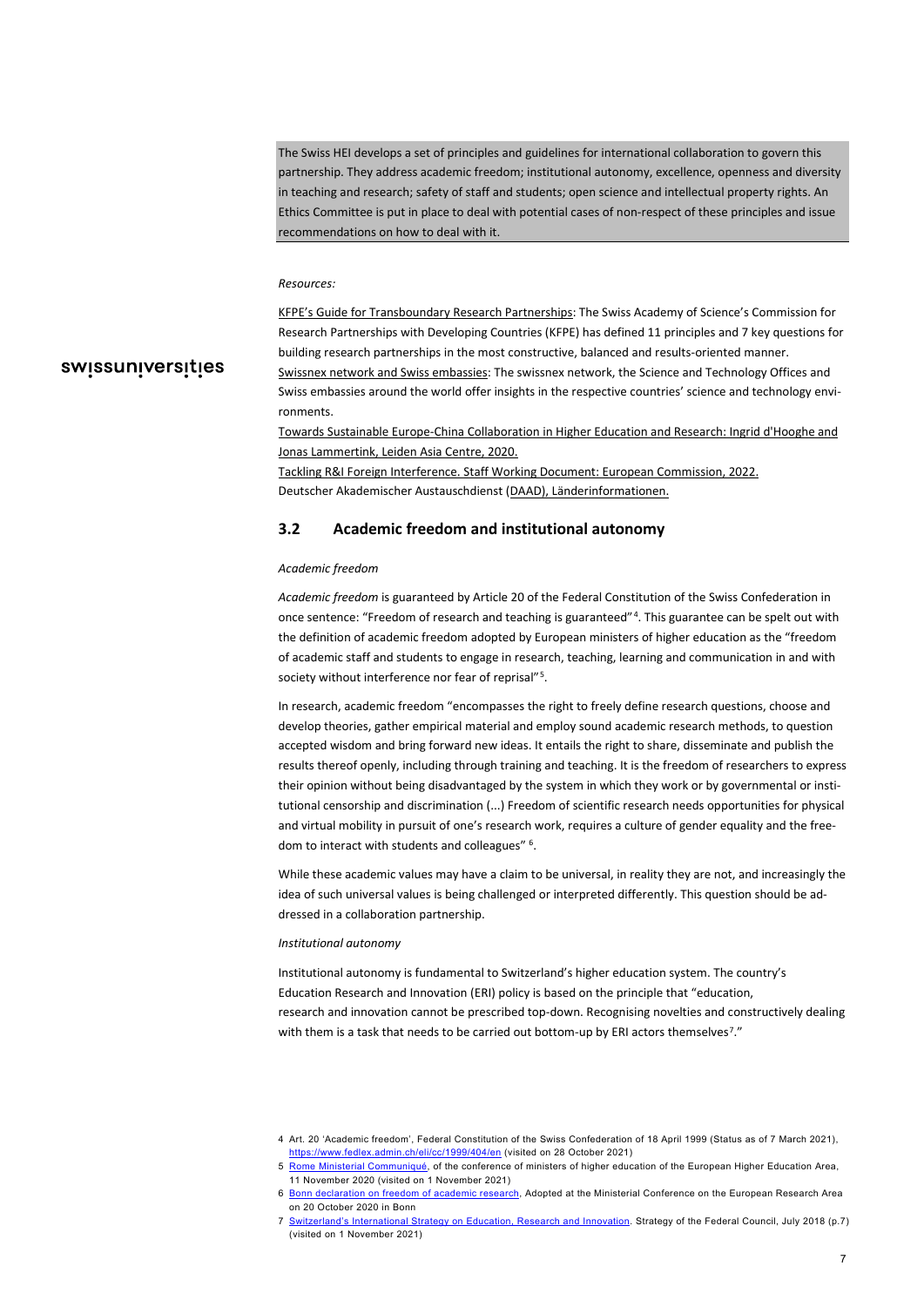Nevertheless, while Swiss HEIs act within their institutional autonomy, they must respect certain overarching principles. Article 6 "Principles and mission" of the Federal Act on the Promotion of Research and Inno-vation (RIPA) states the following<sup>[8](#page-7-0)</sup>:

"When planning federally funded activities, research bodies shall take the following into account:

- a. the freedom of research, the scientific quality of research and innovation, and the variety of scientific opinions and methods;
- b. the freedom of teaching and the close relationship between teaching and research;
- c. scientific integrity and good scientific practice."

#### *Questions:*

swissuniversities

- Does the way the collaboration is organized and funded entail risks regarding academic freedom, independence, integrity or ethics? How will these risks be addressed?
- Is there a need to define any red lines in the collaboration?
- Who will fund the collaboration, and how will this affect the rights, obligations and responsibilities of those involved?
- Can all parties access and use the findings of the collaboration?
- What measures will be taken when the principle of academic freedom is restricted or interpreted differently within the collaboration?
- Is the collaboration addressing issues perceived as sensitive by a partner institution or in their country?
- Is there a risk that political actors will seek to influence the topic, content or data collection of the collaboration beyond the scope of what is deemed acceptable in the field?
- Does a collaboration with a partner involve a reputational risk for the researcher, department, or HEI?
- Could a collaboration affect the independence of one's own HEI in relation to other parties?
- What resources, support and training will be available to the persons involved in the collaboration?

#### **Case study 2**

**A German HEI is running a double degree programme and several research projects with a Chinese university. The collaboration is suspended by the Chinese university because the city where the German HEI is located awards its Human Rights Award to a member of the Uighur community**.

Since all official communication channels towards the Chinese university are closed, the only channel of exchange is via the Chinese Embassy in Berlin. Although no solution is found to solve the situation, at least a deal is struck so that the students currently enrolled in the double degree programme can finish their studies as planned.

#### **Case study 3**

**Findings from a joint research project between universities A, B, and a Swiss university C are about to be published. Board members from university A interfere in this process and** 

**put the PI from university A under great pressure – including personal threats to close family members – not to publish the results with university B.** 

The PI at the Swiss university C stops the publication process and consults the partners to amend the publication manuscript. A bilateral solution is found for the publication process between A and C, and B and C.

<span id="page-7-0"></span><sup>8</sup> Art 6. 'Principles and mission', Federal Act on the Promotion of Research and Innovation (RIPA) of 14 December 2012 (Status as of 15 April 2021),<https://www.fedlex.admin.ch/eli/cc/2013/786/en> (visited on 28 October 2021).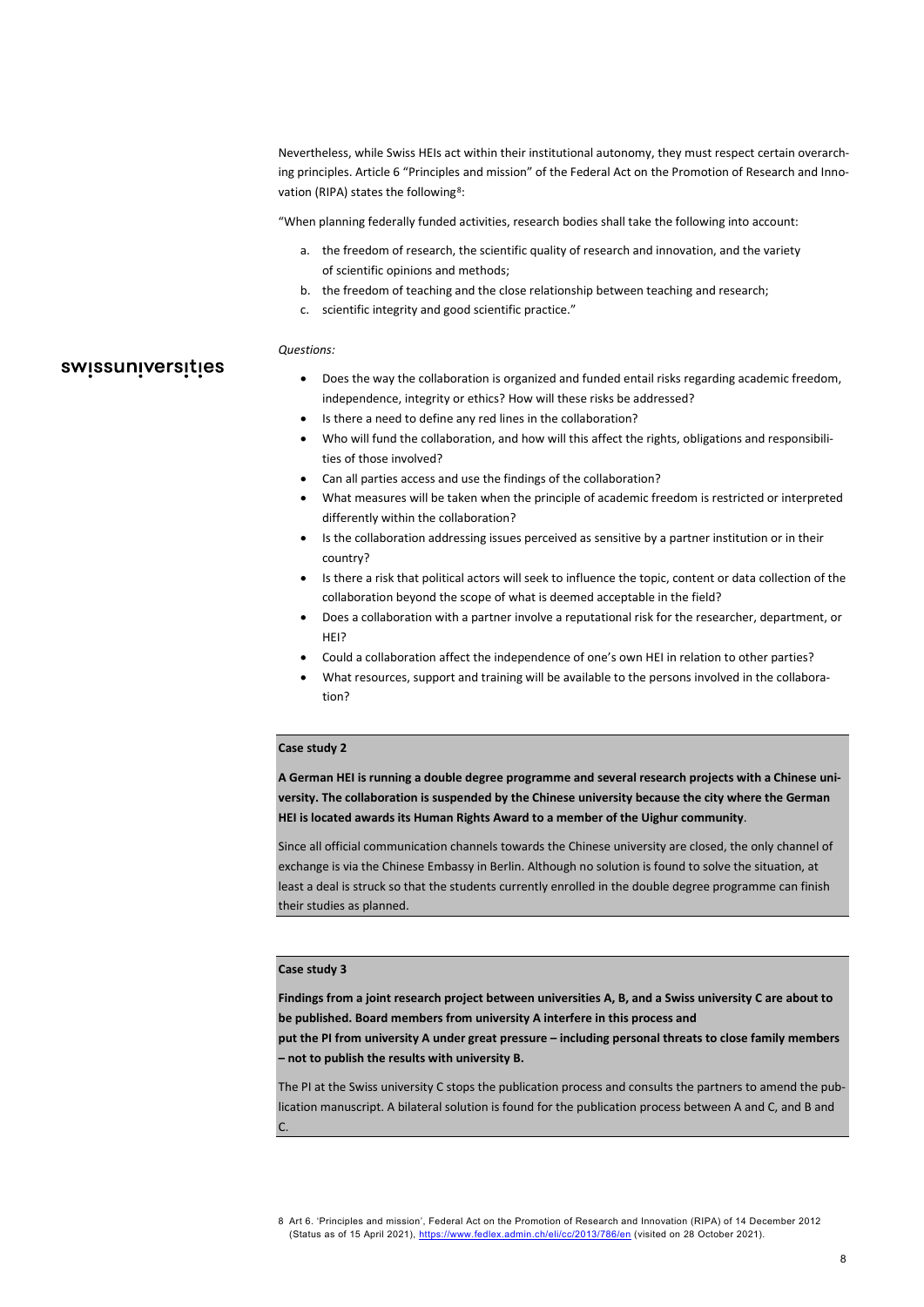#### **Case study 4**

*Resources*

**During a public event in a Swiss university about a topic considered "politically sensitive," Embassy members from country A with a low academic freedom index score are recording and taking photographs of students from that country. How do you react in this situation? How do you make sure that the research activities of students from country A are not being adversely affected by control mechanisms set in place by Embassies or other government agencies active in Switzerland?** 

The organizers of the event interrupt the event and announce that recordings or photographs of the event or of individuals participating in the event must not be taken without consent. As a follow-up, the university sets up guidelines prohibiting this type of behaviour unless explicitly allowed by the organizers.

# swissuniversities

#### [Magna Charta Universitatum](http://www.magna-charta.org/)

[Bonn declaration on freedom of academic research,](https://www.bmbf.de/bmbf/shareddocs/downloads/files/10_2_2_bonn_declaration_en_final.pdf) Adopted at the Ministerial Conference on the European Research Area, 20 October 2020

The global **[Academic Freedom Index](https://www.gppi.net/2021/03/11/free-universities)** provides a good first orientation about the situation in the country [Academic Freedom, Institutional Autonomy and the Future of Democracy,](https://book.coe.int/fr/enseignement-superieur-et-recherche/8464-academic-freedom-institutional-autonomy-and-the-future-of-democracy-council-of-europe-higher-education-series-no-24.html) edited by Sjur Bergan, Tony Gallagher and Ira Harkavy: Council of Europe, 2020 [Scholars at Risk Network](https://www.scholarsatrisk.org/)

#### <span id="page-8-0"></span>**3.3 Ethical and legal aspects**

International collaboration often takes place across different cultural environments, each with its own set of values and norms. For the collaboration to be successful, a common basis of ethical standards of those involved is necessary. The parties need to be aware of the ethical norms of their counterparts and of any possible conflicting values.

Different legal systems can also pose challenges for international collaboration, e.g. in terms of contracts or legal procedures, data management, storage and access. Certain national contexts are more permissive or pose stricter research norms than others.

In practice, collaboration has to be assessed at the beginning and on a regular basis, balancing values such as the expected outcome of the collaboration with moral, ethical and legal considerations.

Questions:

- Does your institution have a code of ethical conduct in research or international collaboration?
- How does the legal and regulatory framework in the country where the collaboration is implemented compare or relate to Swiss laws and regulations?
- Will experiments with animals or humans be conducted abroad as part of the collaboration? Have they been ethically approved both in the partner country and in Switzerland?
- Is research or other forms of collaboration conducted in countries and regions where there is a risk that the activities may contravene data privacy or other human rights?
- Does the collaboration comply with the requirements of all parties involved regarding data management, storage and access?

#### **Case study 5**

**A scientist from Switzerland plans to travel to Iran for her research. She plans to take some equipment with her for the research on site, which will be sent back to Switzerland after use. Some parts of the equipment are of US origin. To make sure to comply with export control regulations, she seeks advise from the export control specialist at her university.**

Although none of the equipment is included in any of the international lists of controlled goods, the export control specialist points out that equipment of US origin falls under US rules. Items that are not explicitly listed in US Commercial Control lists are classified with Export Administration Regulation code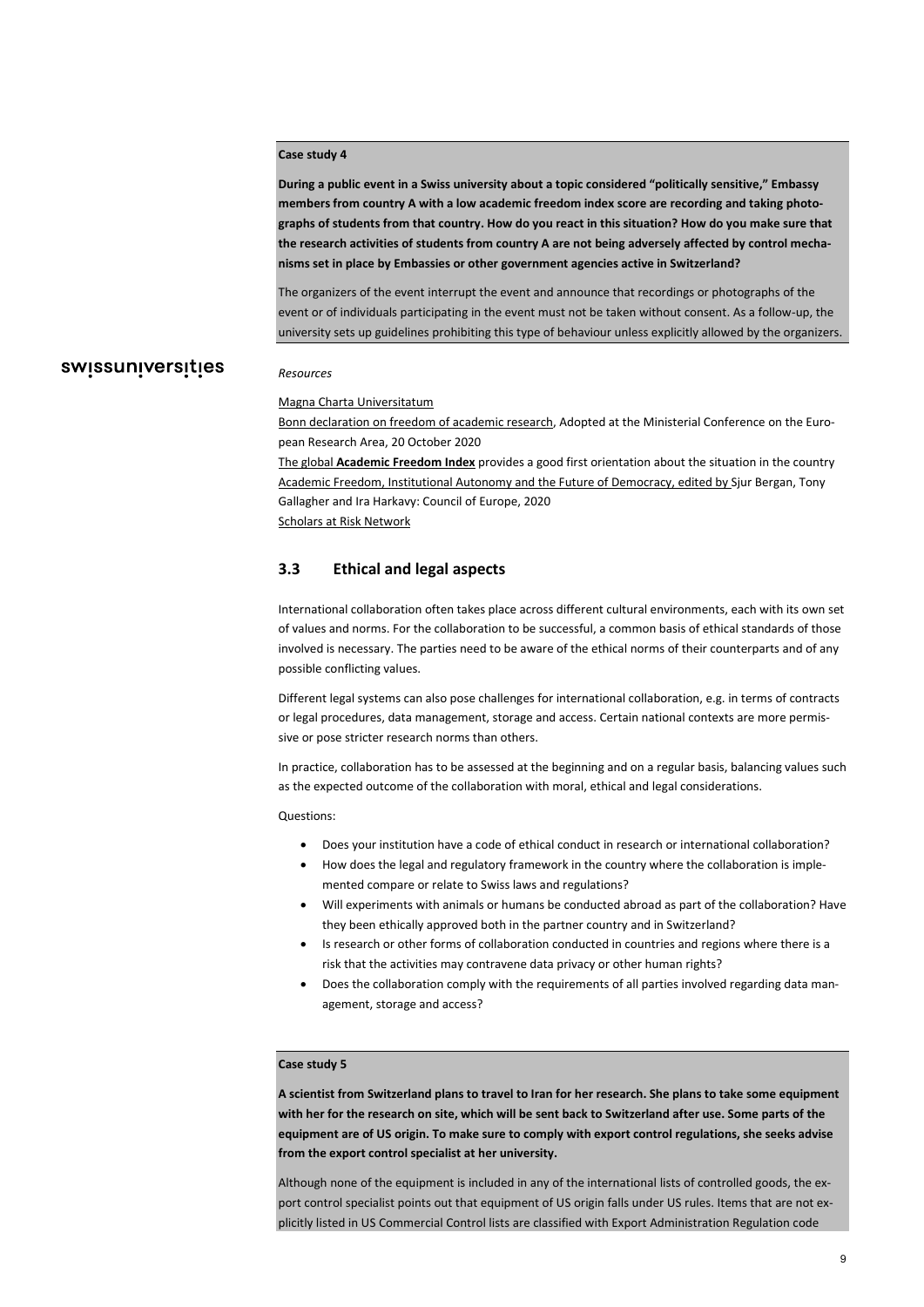EAR99. This classification requires compliance with the "General prohibitions", covering sanctioned countries such as Iran, Cuba, North Korea, and Syria. To receive an export license from the US authority is lengthy and a denial for such license of more than likely.

The Export Control specialist recommends replacing the US-origin item with an equal equipment that has its origin outside the US.

#### **Case study 6**

#### **An international research project includes studies on humans or animal experiments that are performed in the partner country.**

## swissuniversities

The Principal Investigator based in Switzerland needs to make sure that all experiments performed within an international collaboration follow and comply with Swiss law. In particular, the PI ensures that all experiments are in line with the applicable laws of the country of the collaboration as well as compatible with professional and ethical guidelines in Switzerland. For research on humans and animals, the PI in Switzerland is responsible for requesting the original authorisations as well as their translations and to guarantee that all documents fulfil the requirements.

#### **Case study 7**

**A professor from Switzerland would like to accept a doctoral student from Cuba. As Cuba is on the US list of sanctioned countries, the professor screens the export control relevance of the desired doctoral program and the planned area of research.** 

As some of the work in the professor's lab is affected by US-export control regulations, he looks for a pragmatic solution that meets the legal requirements. The research project of the doctoral student is defined so that it excludes areas subject to export control regulations and complies with the university's security measures.

#### *Resources*

[Swiss National Research Foundation \(SNSF\) on Animal Testing in Switzerland and abroad](https://www.snf.ch/en/279vMLLnUaSctG03/topic/animal-testing) (including SAMS and SCNAT Ethical Principles and Guidelines on Animal Testing; SAMS and SCNAT Ethics Committee for Animal Experimentation) [Swiss Academies of Arts and Sciences \(2021\): Code of conduct for scientific integrity.](https://api.swiss-academies.ch/site/assets/files/25709/kodex_layout_en_web.pdf) Federal Act on Research [involving Human Beings \(Human Research Act, HRA\)](https://www.fedlex.admin.ch/eli/cc/2013/617/en) [Code of Conduct for scientific cooperations at ETH Zurich](https://rechtssammlung.sp.ethz.ch/Dokumente/416en.pdf) [Swiss National Science Foundation \(SNSF\) Data Management Plan](https://www.snf.ch/en/FAiWVH4WvpKvohw9/topic/research-policies)

#### <span id="page-9-0"></span>**3.4 Knowledge and technology transfer**

Knowledge transfer refers to the exchange of knowledge between science and individuals and organisations in society, addressing all groups of society (including policy makers, public administration, businesses, civil society, education, media).[9](#page-9-1) Technology transfer is defined as the transfer of technologies or the transfer of research and development results between organisations.

Collaboration should mean a desirable transfer of science and technology between the partners, while protecting the competitive interests of both sides. People and institutions should be aware not to endanger or directly damage national security interests.

*Intellectual property rights and dual use*

<span id="page-9-1"></span>Collaboration with international partners often raises questions regarding intellectual property. The collaboration may also expose the partners to the risk of industrial espionage. It is paramount to address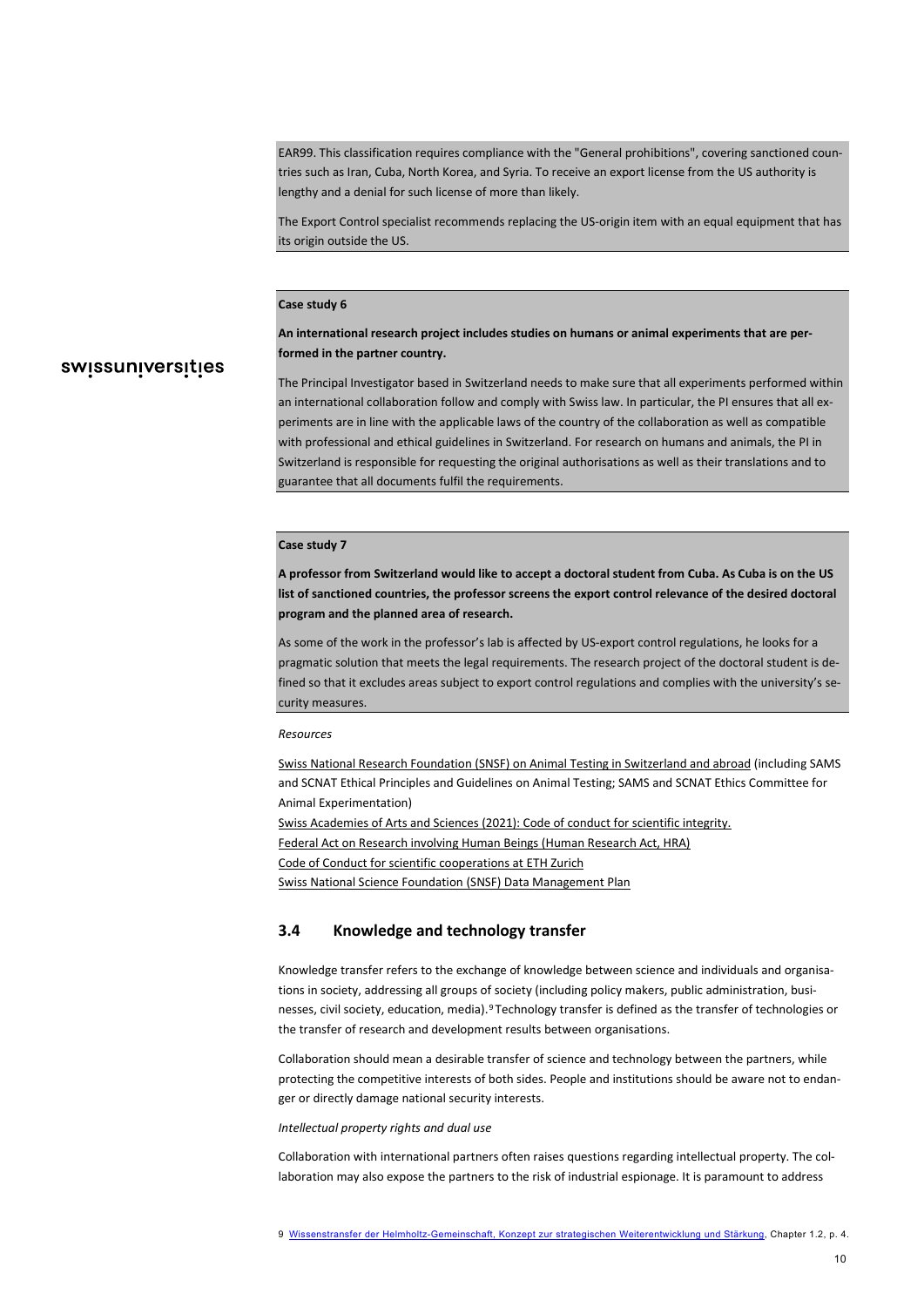these questions from the outset and on a regular basis of any collaboration. Fairness, clearly defined ownership, protection of outcomes and the use of any commercial benefits are important guiding principles.

Commercial interests and the interest of the public institutions may be in direct conflict. As publicly funded institutions, Swiss HEIs must balance the need to guarantee their long-term freedom of teaching and research and striving for socio-economic benefit. The global dissemination of knowledge is generally desirable and should not be unduly hindered. Nevertheless, export control legislation limits the transfer of knowledge from certain areas of research. This affects research findings that can be used in civilian and military applications. Dual-use technology, which is misused for purposes related to proliferation is considered as a threat to world peace and security by the international community.

#### *Questions:*

swissuniversities

- Will the collaboration lead to results that may be regarded as strategic interests? Is there a risk of confidential information leaking out of the partnership?
- Are the activities and roles of all partners transparent and documented?
- Are commercial interests at stake?
- How is potential intellectual property protected?
- Are there direct risks for dual use of research results?
- Could the scientific content and process of the project fall under international sanctions (e.g., export control restrictions?)
- What is the privacy, data protection and security situation in the partner country?
- Does data management meet the required standards (e.g., institutional policy, funding agency requirements etc.)?
- How and where is data stored? Can both parties have access to the collected data?

#### **Case Study 8**

**In the framework of a bilateral agreement, a number of Master's students spent a semester at a Swiss university. The students followed courses and had some contact persons within the organisation. Working in the lab, the students also had contacts with local researchers. Some of the students were in contact with very sensitive research, which was subject to export control. Their status as Master students gave them access to the laboratories and the internal computer network.** 

The university implemented an inventory of research that may be subject to export control. In the case of visiting students from sensitive countries, the university's guidelines require that they are accompanied when in contact with sensitive research. The persons providing support to the visiting students are made aware of these risks.

#### **Case study 9**

**A scientist from Switzerland collaborates with a partner from a sensitive country on an applied research project taking place in Switzerland and in the sensitive country at the same time. They want to analyse data produced in the framework of this project with one of the best software available on the market. But the software of interest has been developed in the USA and cannot be provided to anyone from a sensitive country by law without approval by the US authority. In addition, the license contract of the software prohibits the re-export of the software to sensitive countries. To overcome this problem, the partner suggests that the Swiss researcher shall provide the software on a temporary basis to the collaboration partner with the argument, that no export license is needed as no transfer of ownership takes place.** 

The Swiss researchers' department warns him about the risks of exporting the specialised software, as it is subject to export restrictions and constitutes an evasion of sanctions. Such actions are punishable by law and may result in a fine or even imprisonment for the Swiss institute and the Swiss scientist. In a collaboration with a sensitive country, especially when it is an applied research project that may lead to applications, it is important to seek advice from export control experts.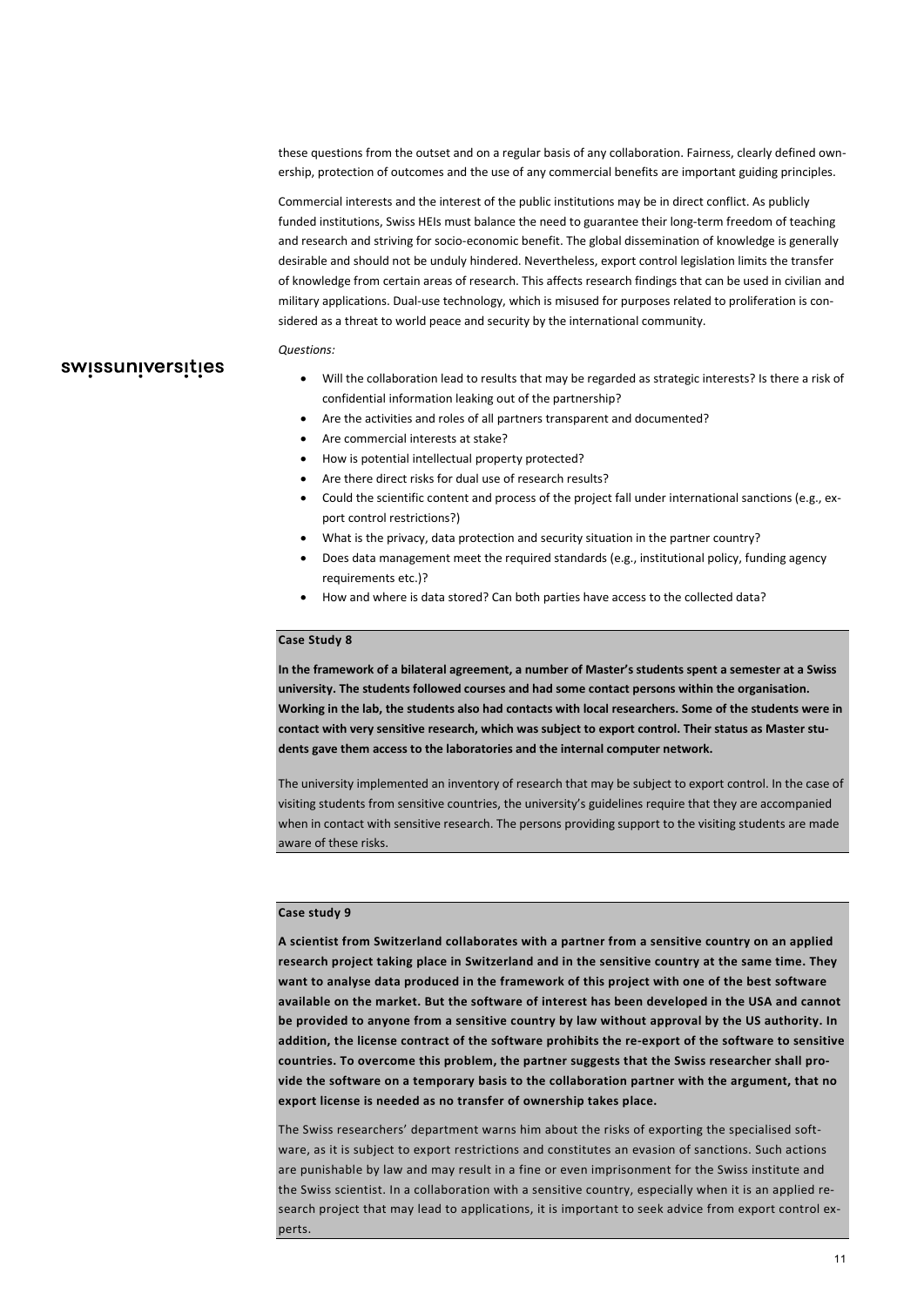*Resources:*

[State Secretariat for Economic Affairs \(SECO\) Export Controls and Sanctions Website](https://www.seco.admin.ch/seco/en/home/Aussenwirtschaftspolitik_Wirtschaftliche_Zusammenarbeit/Wirtschaftsbeziehungen/exportkontrollen-und-sanktionen.html) 

Swis[s Intellectual Property Institute](https://www.ige.ch/en/)

[Federal Intelligence Service](https://www.vbs.admin.ch/en/ddps/organisation/administrative-units/intelligence-service.html)

[European Commissions' Dual Use Items List](https://eur-lex.europa.eu/legal-content/EN/TXT/?uri=CELEX:32016R1969)

[Federal Act on Data Protection](https://www.fedlex.admin.ch/eli/cc/1993/1945_1945_1945/en) (FADP)

[Guidelines to counter foreign interference in the Australian university sector,](https://www.dese.gov.au/guidelines-counter-foreign-interference-australian-university-sector) Australian Government, Department of Education, Skills and Employment

[Swiss National Science Foundation \(SNSF\) Data Management Plan](https://www.snf.ch/en/FAiWVH4WvpKvohw9/topic/research-policies)

[Principles for the Protection of Intellectual Property \(IP\),](https://www.empa.ch/fr/web/empa/ip-policy) Empa

swissuniversities

[Wirtschaftssionage, Prophylax,](https://www.vbs.admin.ch/de/sicherheit/nachrichtenbeschaffung/wirtschaftsspionage.html) Federal Department of Defence, Civil Protection and Sport